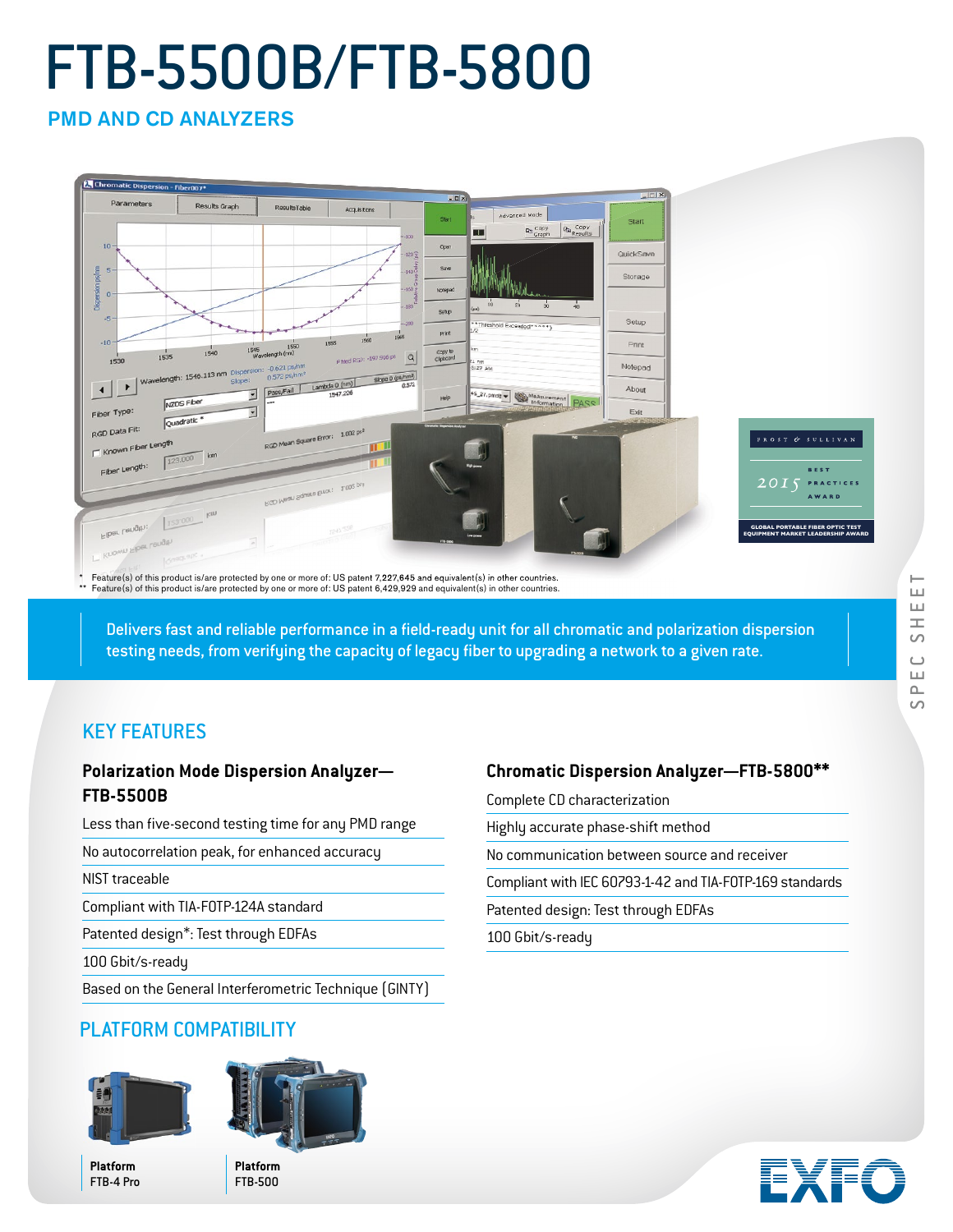#### PMD TESTING STILL CRITICAL IN COHERENT 40G/100G/200G NETWORKS

One of the promises of coherent systems is that they can handle very high levels of polarization mode dispersion (PMD), but is that really the case? Each wavelength has a different instantaneous PMD (referred to as differential group delay or DGD) that is uncorrelated with the next wavelength and changes over time. The average of all these DGDs at individual wavelengths is what we call PMD. Coherent systems feature digital signal processing (DSP) technology that tracks and compensates in real-time for the variations in DGD on a per-wavelength basis. However, DSPs can compensate for a limited range of DGD, and they have a limited reaction time to changes in DGD. Since DGD changes over time, very high DGD values can occur, and may therefore exceed the compensation range of the DSP. Similarly, DGD sometimes changes very rapidly, and even faster than the DSP is able to track, leading to loss of PMD compensation. It can also be sudden changes in state of polarization that lead to a complete loss of signal. When that happens, the DSP tries to resynchronize and rediscover the level of PMD that needs to be compensated for. While it usually does this very quickly, many bits will have gone by uncompensated for, potentially generating a lot of errors in the process.



*Even with low PMD, high DGD values can occur and lead to PMD compensation failure*

There are more chances of exceeding PMD tolerance range if the PMD of the fiber is high. As such, it is imperative to test PMD of coherent systems with an instrument like the FTB-5500B to avoid network failures. In particular, aerial sections, bridge sections, in addition to the sections following these areas, are sections very prone to exhibit high PMD.

In addition, PMD testing is also required in coherent systems because system vendors often ask service providers to supply the fiber PMD value before deploying a new coherent network.

#### CHROMATIC DISPERSION TESTING IN COHERENT 40G/100G/200G NETWORKS

Although coherent systems feature chromatic dispersion (CD) compensation, CD testing is still needed in coherent systems for two main reasons:

- › Because system vendors use CD values in their network design tools
- › To reduce nonlinear effects

Nonlinear effects are a family of optical phenomena common in coherent networks that can be potentially harmful to the system performance. Indeed, nonlinear effects can add so-called nonlinear noise to the system, which might result in increased BER. A common way to reduce the impact of some nonlinear effects, in particular cross-phase modulation and self-phase modulation, is to ensure that the CD is non-zero in the DWDM spectral range, because the greater the CD, the lower the nonlinear effects. Accordingly, CD testing in coherent systems, with a device like the FTB-5800, is useful to make sure that coherent channels propagate at wavelengths where the CD is not too close to zero.



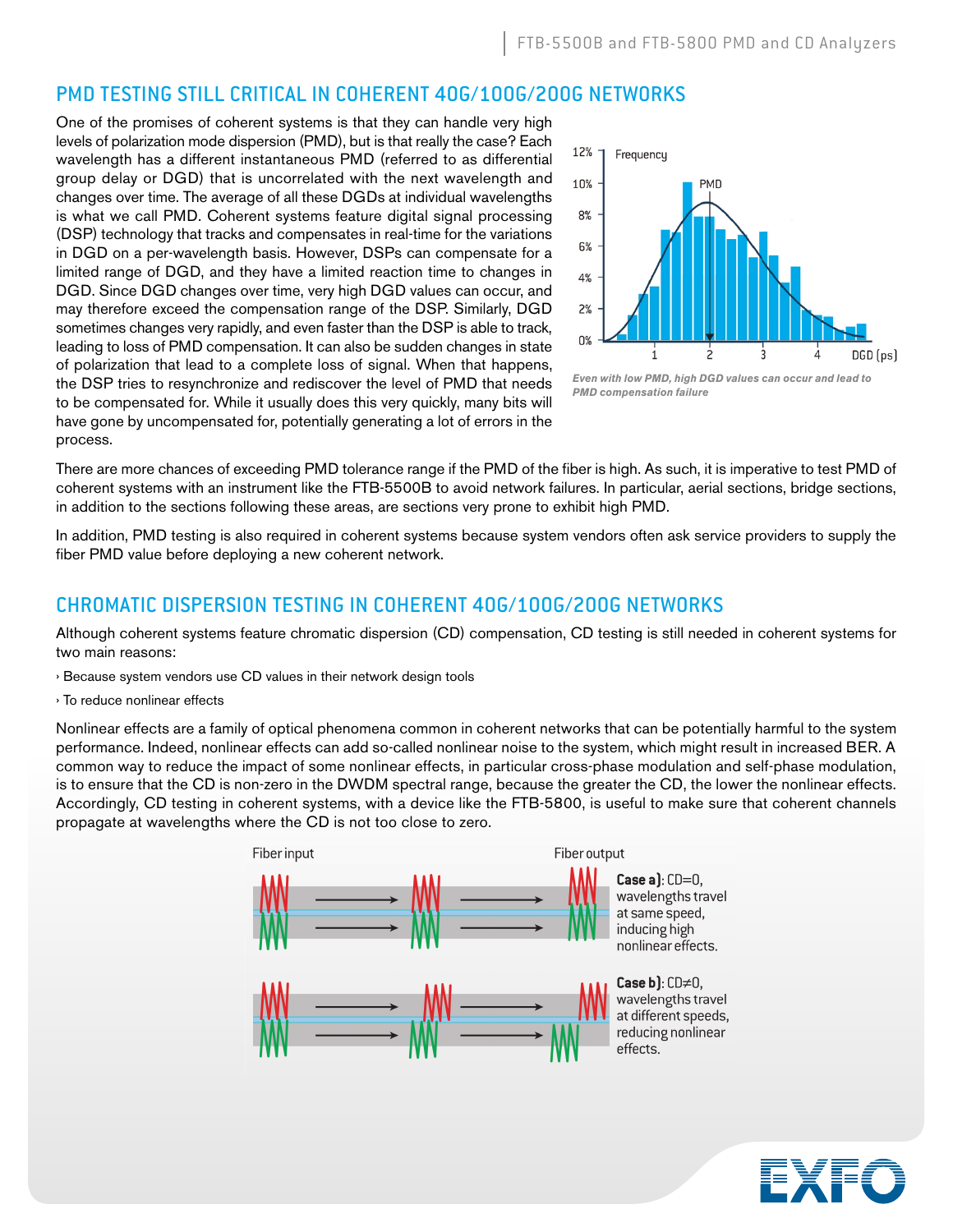#### COMBINING CD AND PMD FOR PRECISE LINK CHARACTERIZATION

Designed for ultra-longhaul and 40/100 Gbit/s (and higher) applications, EXFO's FTB-5500B PMD and FTB-5800 CD analyzer combo provides you with the speed, accuracy and high performance you need to ensure high-quality network services. Housed in the expert FTB-500 platform, the FTB-5500B and FTB-5800 test modules survive splashes, knocks and drops—ideal for CO and field conditions.



*EXFO's CD and PMD analyzers housed in the FTB-500 platform*





*FTB-5800 CD Analyzer*

# MEASURING POLARIZATION MODE DISPERSION THE FAST WAY

*FTB-5500B PMD Analyzer*

Polarization mode dispersion (PMD) represents a significant danger to both legacy and newly deployed networks because high PMD can induce bit error rate (BER). EXFO's FTB-5500B PMD Analyzer helps you get ahead in the field. Whether you need to verify the capacity of legacy fiber or upgrade a network to any speed, the modular FTB-5500B is fast, reliable and ready to go.

| <b>KEY FEATURES</b>       | <b>KEY BENEFITS</b>                                                                  |
|---------------------------|--------------------------------------------------------------------------------------|
| Five-second testing time  | > Test more fiber, faster                                                            |
| No autocorrelation peak   | High accuracy                                                                        |
| Testing through EDFAs     | Reduce test cost                                                                     |
| Suitable for all networks | Future-proof: 100 Gbit/s-ready, designed for<br>longhaul and ultra-longhaul networks |

# CHARACTERIZING CHROMATIC DISPERSION IN THE FIELD

Chromatic dispersion (CD) causes pulse broadening and can have a very negative impact on transmission performance by increasing the BER. EXFO's FTB-5800 CD Analyzer offers high performance in a field-ready unit for all chromatic dispersion testing situations.

| <b>KEY FEATURES</b>          | <b>KEY BENEFITS</b>                                                                       |
|------------------------------|-------------------------------------------------------------------------------------------|
| Personalized data management | > Generate clear, customized reports                                                      |
| Phase-shift method           | High accuracy                                                                             |
| <b>Testing through EDFAs</b> | Reduce test cost                                                                          |
| Suitable for all networks    | Future-proof: 100 Gbit/s-ready, designed for<br>longhaul, ultra-longhaul and WDM networks |

# SECOND-ORDER PMD

Particularly important in multichannel transmission, especially as rates climb to 40/100 Gbit/s and higher, second-order PMD is derived from the measured PMD value. EXFO's software provides second-order PMD delay and coefficient values for telecom fibers. These values allow you to characterize fibers and cables more precisely than simple PMD, and to better control the transmission quality of high-speed systems.

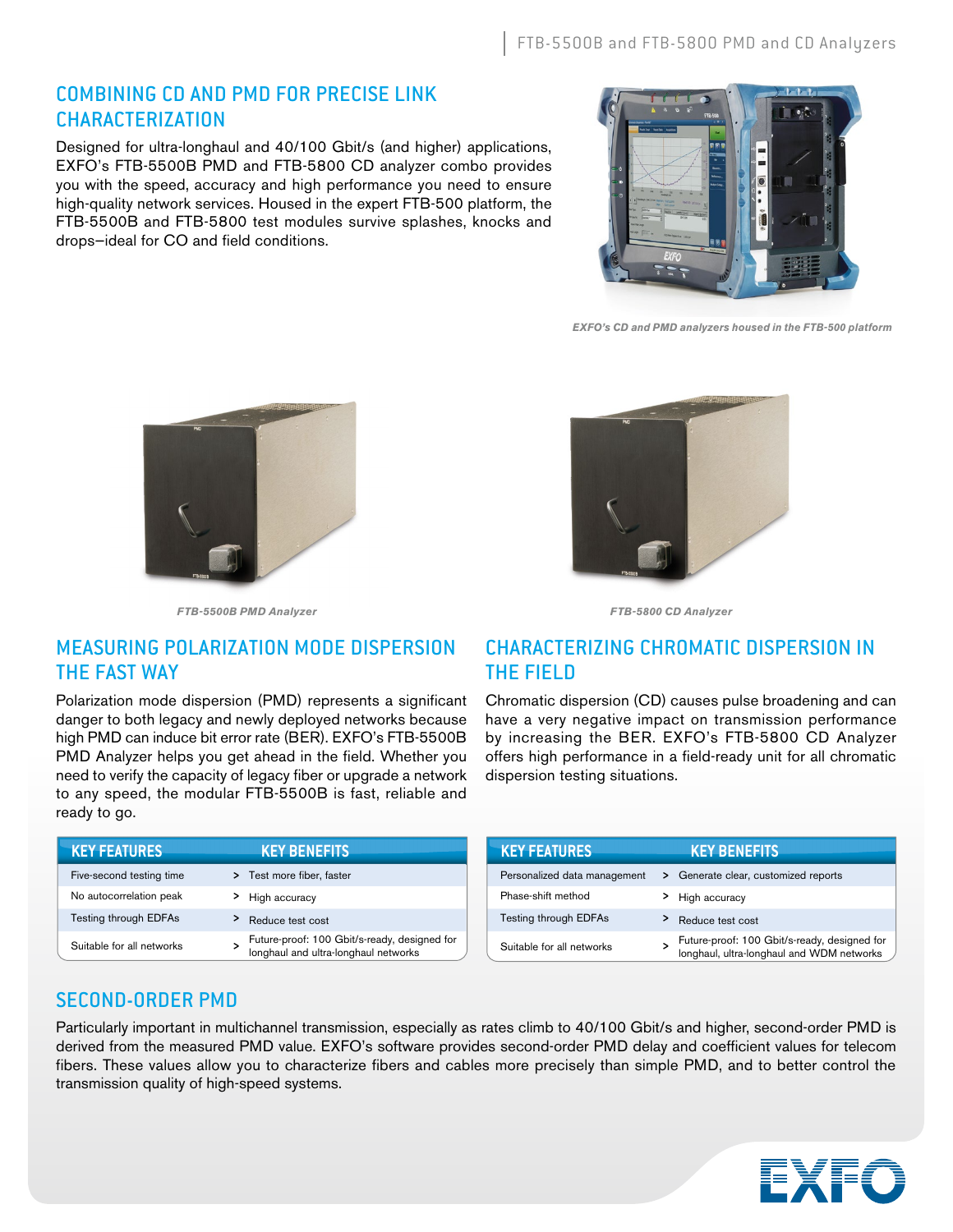#### ADDITIONAL PMD AND CD COMBO ADVANTAGES

#### **The Ultra-Longhaul Advantage**

It's possible to test whole links as opposed to just sections, resulting in reduced manipulation, error and testing time. Because filtering is done at the receiver end and not at the source, transmission through one-way devices such as isolators and EDFAs is possible. Tests have been performed through as many as 250 cascaded amplifiers over a link length of more than 12 000 km.

#### **The FLS-5800 CD/PMD Analyzer Source Advantage**

A single light source, the FLS-5800 CD/PMD Analyzer Source, can help you characterize CD and PMD—reducing testing time and minimizing the potential for human error.



#### **Fast-Track Data Post-Processing with FastReporter Software**

The optional FastReporter software package provides you with the post-processing tools and functionalities you need to optimize your test cycles, whatever the application. Designed for off-line analysis of field-acquired data, FastReporter offers a truly intuitive graphical user interface, which contributes to boost productivity.

#### **Flexible Reporting**

Choose from various report templates, including PMD, CD and fiber characterization. Generate comprehensive cable reports in PDF, Excel or HTML format.

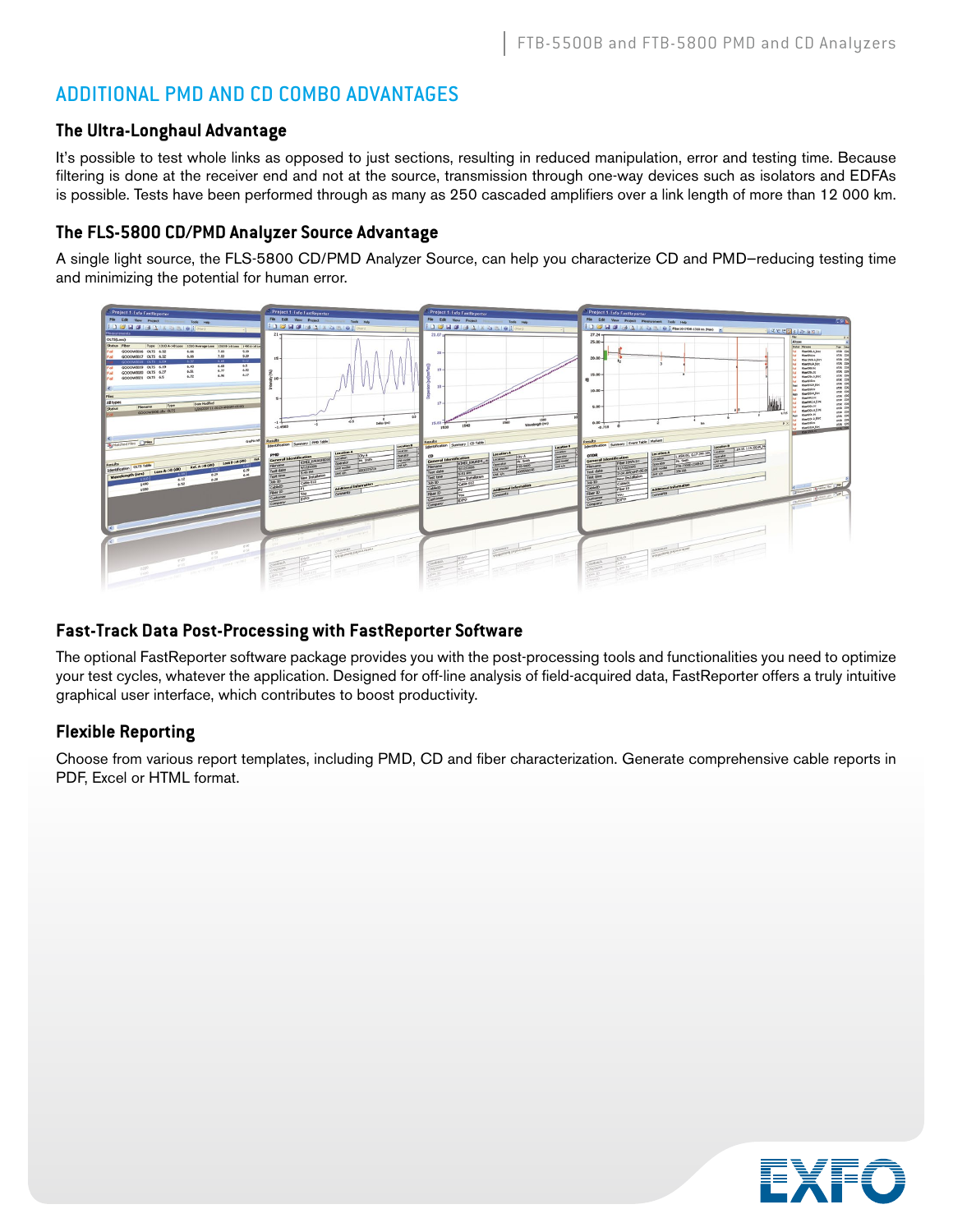# FTB-5500B PMD ANALYZER

| <b>SPECIFICATIONS</b>                              |                            |
|----------------------------------------------------|----------------------------|
| Wavelength range (nm)                              | 1260 to 1675 (O to U band) |
| Measurement range (ps)                             | 0 to 115                   |
| Sensitivity <sup>a</sup> (dBm)                     | $-45$                      |
| Measuring time (s)                                 | 4.5 (for any PMD value)    |
| Absolute uncertainty (strong mode coupling) b (ps) | $\pm$ (0.020 + 2 % of PMD) |
| Allows measurement through EDFA                    | Yes (above 120 EDFAs)      |

#### **Notes**

a. Typical, for C band. May be increased with averaging. With the FLS-5800, the typical dynamic range is 47 dB.

b. For C band, assuming averaging over all states of polarization.

| <b>GENERAL SPECIFICATIONS</b>       |                                      |                                                                           |
|-------------------------------------|--------------------------------------|---------------------------------------------------------------------------|
| Temperature<br>operating<br>storage | 0 °C to 40 °C<br>$-40 °C$ to 70 $°C$ | (32 °F to 104 °F)<br>(-40 °F to 158 °F)                                   |
| Relative humidity                   | 0 % to 93 % noncondensing            |                                                                           |
| Size (H x W x D) (module only)      | 9.6 cm x 7.6 cm x 26.0 cm            | $(3 \frac{3}{4} \text{ in } x 3 \text{ in } x 10 \frac{1}{4} \text{ in})$ |
| Weight (module only)                | 1.5 kg                               | $(3.4 \text{ lb})$                                                        |

# FTB-5800 CD ANALYZER

| <b>SPECIFICATIONS<sup>a</sup></b>                                                                             |                                           |       |        |
|---------------------------------------------------------------------------------------------------------------|-------------------------------------------|-------|--------|
| Wavelength range (nm)                                                                                         | 1530 to 1625<br>1200 to 1700 <sup>b</sup> |       |        |
| Wavelength step (nm)<br>Minimum                                                                               | 0.1                                       |       |        |
| Measurement points<br>Maximum                                                                                 | 950, user-definable                       |       |        |
| Dynamic range c (dB)                                                                                          | 42                                        |       |        |
| Wavelength uncertainty <sup>d</sup> (accuracy) (nm)                                                           | 0.1                                       |       |        |
| Dispersion uncertainty <sup>d</sup> (accuracy) (ps/nm)<br>20 km of G.652<br>120 km of G.652<br>20 km of G.655 | 1.6<br>3.1<br>1.9 (guaranteed)            |       |        |
|                                                                                                               | 20 km                                     | 80 km | 120 km |
| Dispersion repeatability d (ps/nm)                                                                            | 0.04                                      | 0.2   | 1.1    |
| Zero-dispersion wavelength $\lambda_0$ repeatability $d$ (nm)                                                 | 0.1                                       | 0.14  | 0.8    |
| Dispersion slope repeatability $\lambda_0$ <sup>d</sup> (%)                                                   | 0.03                                      | 0.05  | 0.25   |
| Minimum fiber length (km)                                                                                     | < 1                                       |       |        |
| Maximum fiber length <sup>e</sup> (km)                                                                        | > 5400                                    |       |        |
| Measurement time per point <sup>e</sup> (s)<br>Minimum                                                        | $<$ 1                                     |       |        |

#### **GENERAL SPECIFICATIONS**

| Temperature                    |                           |                                   |
|--------------------------------|---------------------------|-----------------------------------|
| operating                      | 0 °C to 40 °C             | (32 °F to 104 °F)                 |
| storage                        | $-20 °C$ to 50 $°C$       | (-4 °F to 122 °F)                 |
| Relative humidity              | 0 % to 90 % noncondensing |                                   |
| Size (H x W x D) (module only) | 9.6 cm x 10 cm x 26.0 cm  | $(33/4)$ in x 4 in x 10 $1/4$ in) |
| Weight (module only)           | $2$ kg                    | $(4.5 \, lb)$                     |

#### **Notes**

a. All specifications are typical with four seconds averaging time per point (where applicable), at a temperature of 23 °C ± 1 °C, with FC connectors and after warmup time.

b. Displayed range. Values may be extrapolated.

c. Dynamic range is defined as the difference between the strongest signal and the weakest detectable by the receiver. Extra averaging may be required. Uncertainty (accuracy) is not guaranteed at the limits of range.

d. C+L band.

e. Including EDFAs.



f. Additional gain setting time may be required prior to the first point of each band.